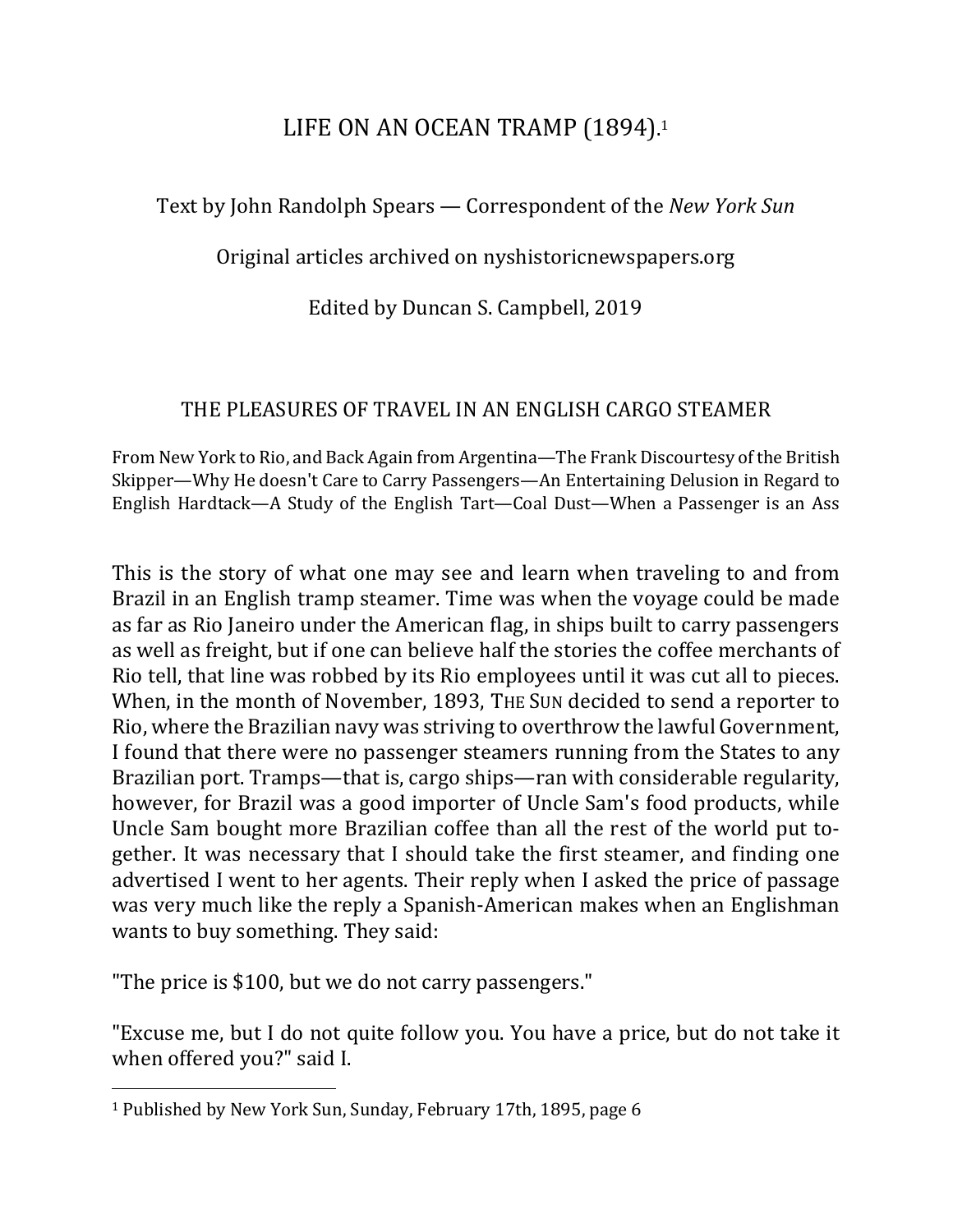"Not exactly that. Our ships are not fitted for passenger traffic, and we do not want passengers. There are several spare staterooms on the ship bound out Thursday, however, and we could carry a few: but if you go you must put up with ship's grub and ship's accommodations. You will live just as the officers do, and will not have either the table or the attentions you would expect on a passenger ship. Moreover, you will have to sign as one of the crew. We can carry a purser, for instance, but the law governing passenger traffic prevents carrying you as a passenger. In fact, we don't want any passengers at any price, but to accommodate you we will take you as purser for \$100."

That was not a pleasing condition of affairs, but there was no other way of getting to Rio, so I paid the gold, and on a cold, windy morning made my way to a pier at Martin's Stores over in Brooklyn. The route to the pier lay through a tunnel that pierces the stores, and with a westerly wind blowing that tunnel is the coldest spot in the metropolis. I got on board ship with my teeth chattering, and there I met the steward. He was more cordial than the agent of the line had been, but he was very sorry to say there was no way of warming either the staterooms or the saloon. The ship was built for trade in the tropics, and special attention had been paid to ventilation. In fact, she was almost as well ventilated as the tunnel that had chilled me so, and I was glad to escape ashore again to a hotel to await the hour of sailing.

Now, because she was a cargo ship and because a few barrels of flour had failed to arrive, the sailing hour was postponed twice, and it was not until the morning of the second day after the advertised time that we finally backed out from the pier and headed away south. She was a typical tramp of the old style. The cabin was built on deck aft, the forecastle on deck in the bow, and little rooms for engineers, mates, and petty officers were amidships opposite the engine room. There were high bulwarks—she had what is called a well-deck, so called because the space between the bulwarks was like a well and in a gale of wind would hold something like 500 or 600 tons of water. She was built on the model of a canal boat, and by burning about twenty-four tons of coal per day could travel eight and a half knots an hour in a smooth sea. The modern tramp, it may be said by way of comparison, will carry three times as much cargo as she could, and travel ten knots an hour with it on thirteen or fourteen tons of coal a day.

On an examination of her cabin it appeared that it had originally been designed for a small passenger traffic. She had a saloon with two tables, each of which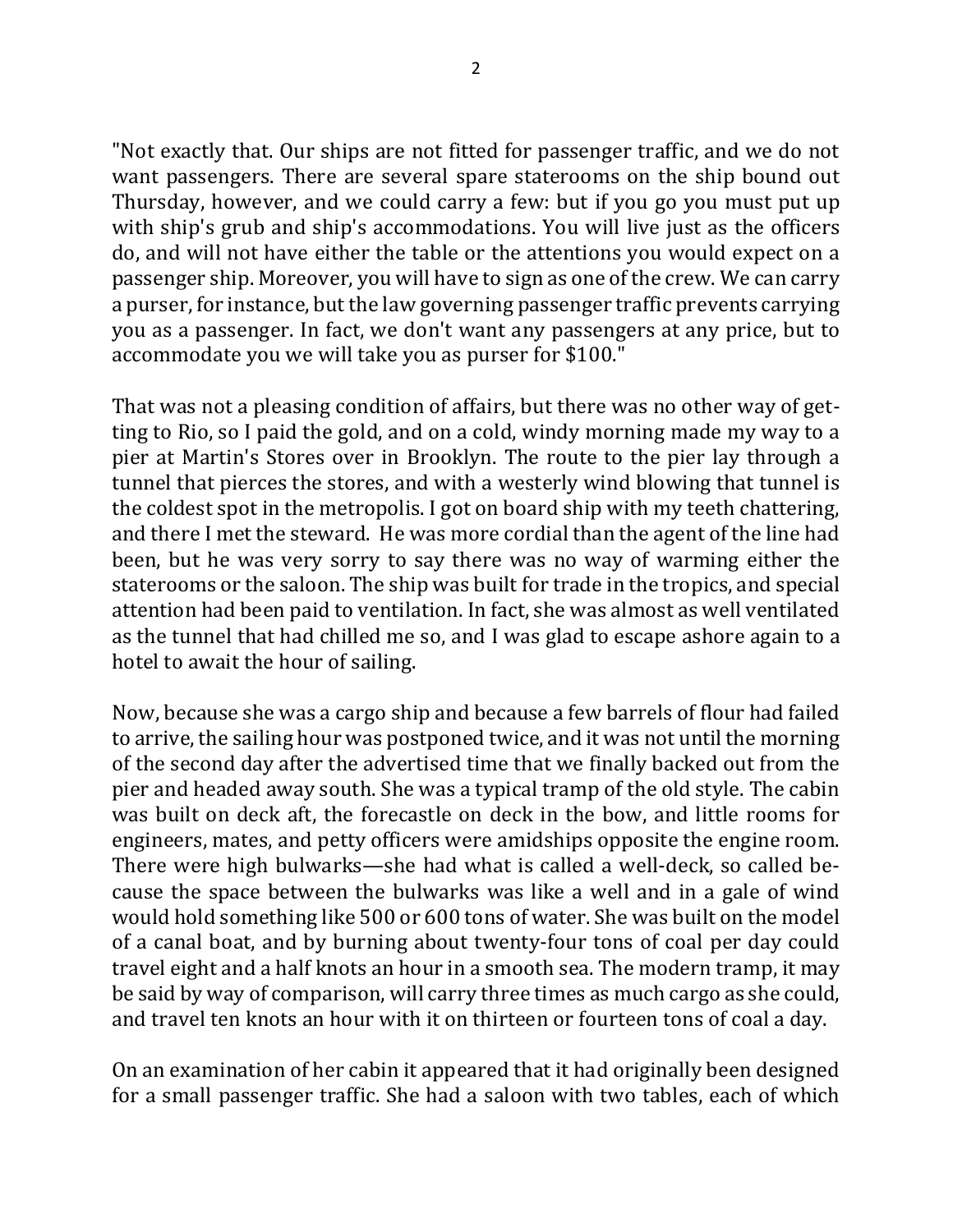would accommodate twelve people comfortably, while the staterooms had bunks for twenty-four people. There were benches at the tables instead of chairs, however, a fact which the Captain explained by saying that the chairs originally there had been washed out by a wave that boarded her from astern, and as she was then old-fashioned it was though proper to save expense in repairing the damage. But the most remarkable feature of the ship was the finish on the saloon walls. These walls had been veneered with marble slabs an inch thick, and the slabs in turn edged up with gilt lines and scroll work. There is no dispute about, nor is there any accounting for, the taste of the builders of tramp steamers, but I doubt if there was ever any other builder whose taste led him to make a stone quarry out of a structure where buoyancy and tensile strength were matters of prime necessity.

So far, I found that the agents when saying that the ship was not adapted to passenger traffic were strictly truthful, but when I got acquainted with the officers and crew and with the bill of fare they were all found to be much more agreeable and pleasing than I had been led to expect. Ship's grub, as I had found it in other voyages, made as a member of the crew, was substantial but plain, and without variety. Here there was variety. As for my associates (I was the only passenger), I know that sailors were about as companionable fellows as one could wish for, and in this respect, I was by no means disappointed. But there were certain things about the bill of fare that were interesting, even though I had no reason whatever for criticism. For instance, the first thing in the morning—say at 6:30 o'clock—the steward brought to my stateroom a cup of coffee and a plate of what he called biscuit, the American name being crackers, or hard tack. These biscuits were, he said, of the best English make, and I do not doubt it. We also had the same kind of biscuit served with tea at 4 o'clock in the afternoon. Now, there was distinctive flavor of stale lard about the biscuit, due, no doubt, to the length of time they had been in store. It was not offensive enough to be worth mentioning but for what happened when a week out. The last of the English biscuit was served then, and in place of them came one afternoon fresh, crisp crackers made in New York. The Captain apologized for serving the New York made article instead of the English made.

"We bring all our supplies out from home," he said, "but the biscuit did not arrive in time, and we were obliged to buy American biscuit. Your American bakers seem to use nothing but flour and water with milk or butter to make them crisp. Now we put in potatoes and other vegetables—I do not know what. I wonder that your bakers do not learn our way of making them, so as to supply the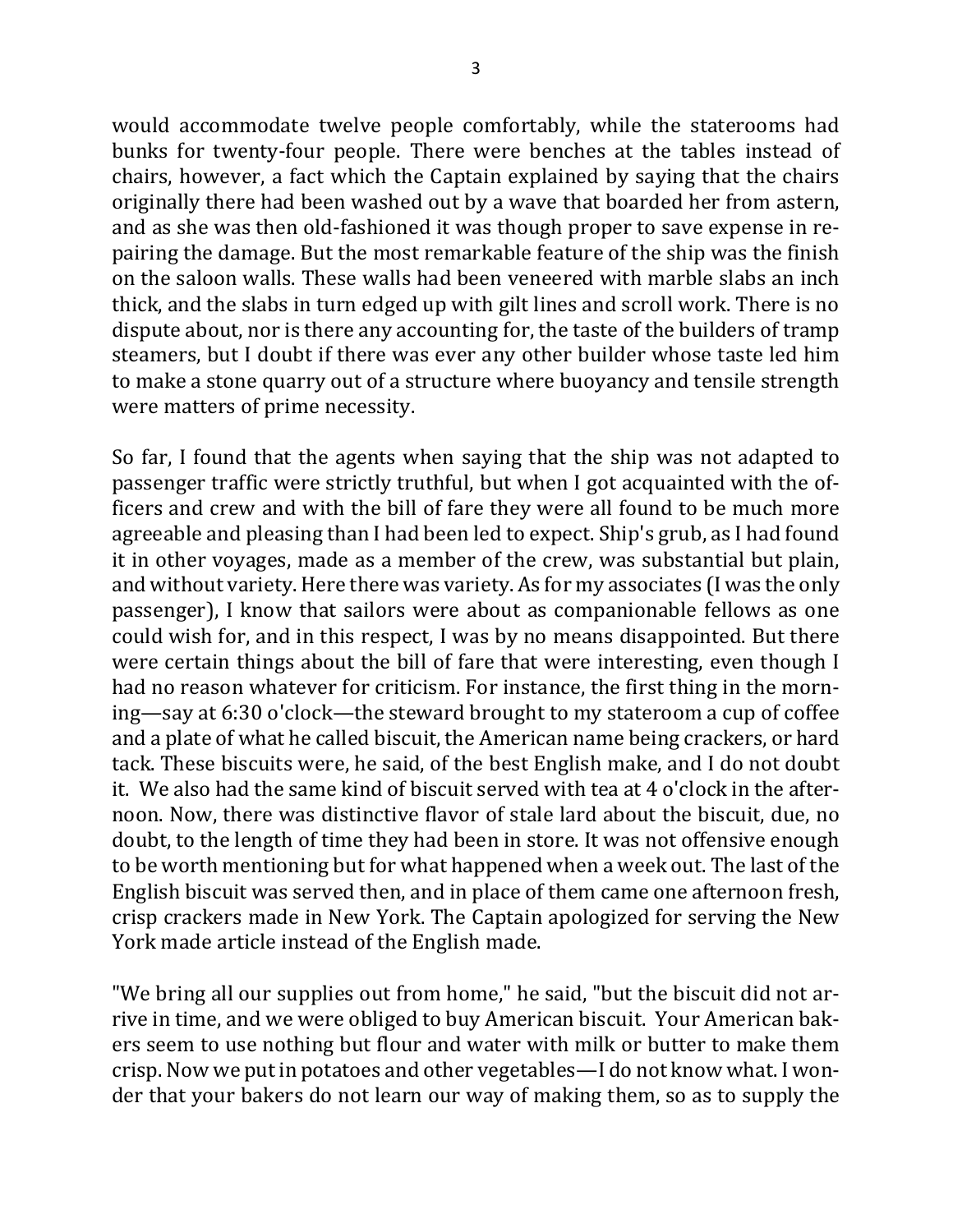English shops. I do not fancy these American biscuits can have much of a sale away from New York."

Then turning to the steward, who was standing ready to serve more tea, he said:

"Did they send the best American biscuit?"

"Yes, sir. They told me in the office to get them myself, and I ordered the best."

"They do not make biscuit with vegetables in them in New York, do they?"

"Yes, sir."

"Oh, do they? Like those from home?"

"Very nearly, sir."

"Why didn't you buy them, then?"

"They cost three cents a pound less. The baker said that was forecastle bread."

The Captain flushed slightly, and then said something about having heard that sailors were well fed in American ships, after which he finished his tea quickly and went to the bridge.

It should be said in explanation to the reader who is not acquainted with seafaring matters that potatoes and even ground peas and beans are sometimes put into ship's hard tack by New York bakers, but such things are used only as adulterants, or, at least, in inferior qualities of goods. The Captain had never been accustomed to the pure quality of hard tack, and so did not like it as well as the class he had used.

Meantime, we had had at the breakfast table one day a little talk about other kinds of American food. He wanted to know if I had traveled out of the States much, and when I said I had been away about half the previous year, he brightened noticeably and said:

"Were you, though? Then you do not mind having no pie, eh?"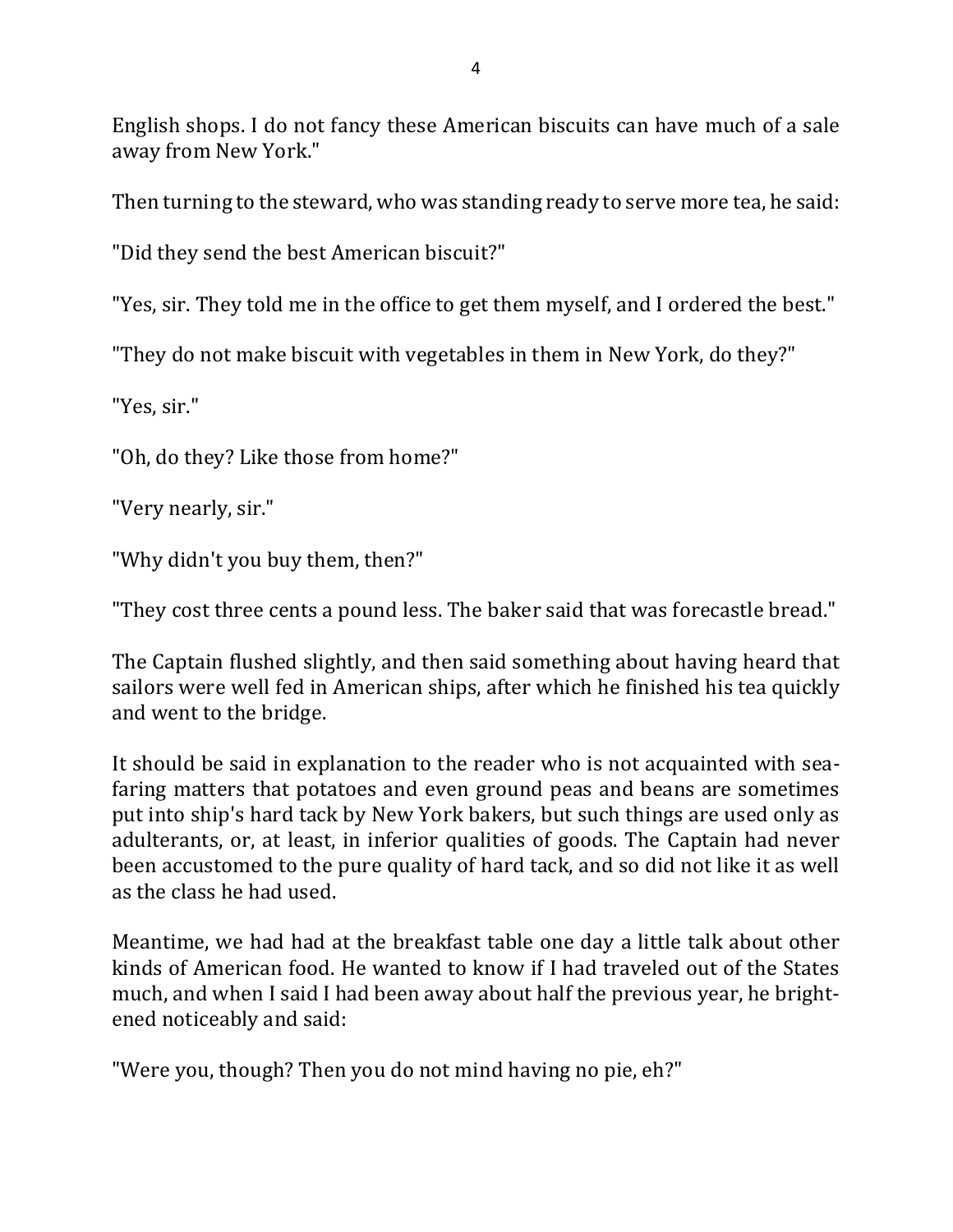"No," I said. "I have become accustomed to other kinds of food."

"I'm glad you don't miss it. Could you explain, now, how you Americans ever acquired such a habit?"

"Why, I don't know, unless it was because flour was always cheap, and berries and pumpkins cheaper. We're an economical people, you know, and outside of the cities berries of some kind grow everywhere, and anyone can have them for the picking. So, flour and berries make a cheap change in the scant bill of fare of all Americans living in the country, and when we come to the city we have the same tastes."

"Ah! I suppose so. But I never could acquire the habit of eating pie for breakfast. I have tried your pies in the restaurants; the pumpkin pie is not half bad."

That day for dinner the steward, who had served a pudding of some kind after each midday meal so far, asked us whether we would have pudding or cranberry tart. Everyone at the table said tart, and tart was brought.

People unfamiliar with the art of English cooks will be interested in the description of the sort of pastry which they call tart, and which they serve after dinner. The steward at my request took me to the cook's department, where I saw a tart made. The cook had mixed a stiff dough which he said consisted of flour, water, lard, and a pinch of salt. A handful of this dough was placed on a board and flattened out until it was an eighth of an inch thick, of circular form and ten inches in diameter. This he placed on a shallow tin plate of the same diameter, which he had previously greased with lard. Then he patted the dough down until it assumed the form of the plate. Then he took from a locker a tin can, which, on opening, was found to contain cranberries. Enough of this berry sauce was poured in to fill the dough-lined dish, after which a handful of granulated sugar was sprinkled over the fruit. Some more dough was now rolled out thin and cut into strips a quarter of an inch wide (I was careful to take measurements with a pocket rule, because the matter of tart seemed very important,) and the strips were laid over the fruit in the dough-lined tin plate in a crisscross or gridiron fashion, the ends of the strips being united with the rim of dough by a pinch of the thumb and finger. This done, the whole thing was put into a hot oven and baked.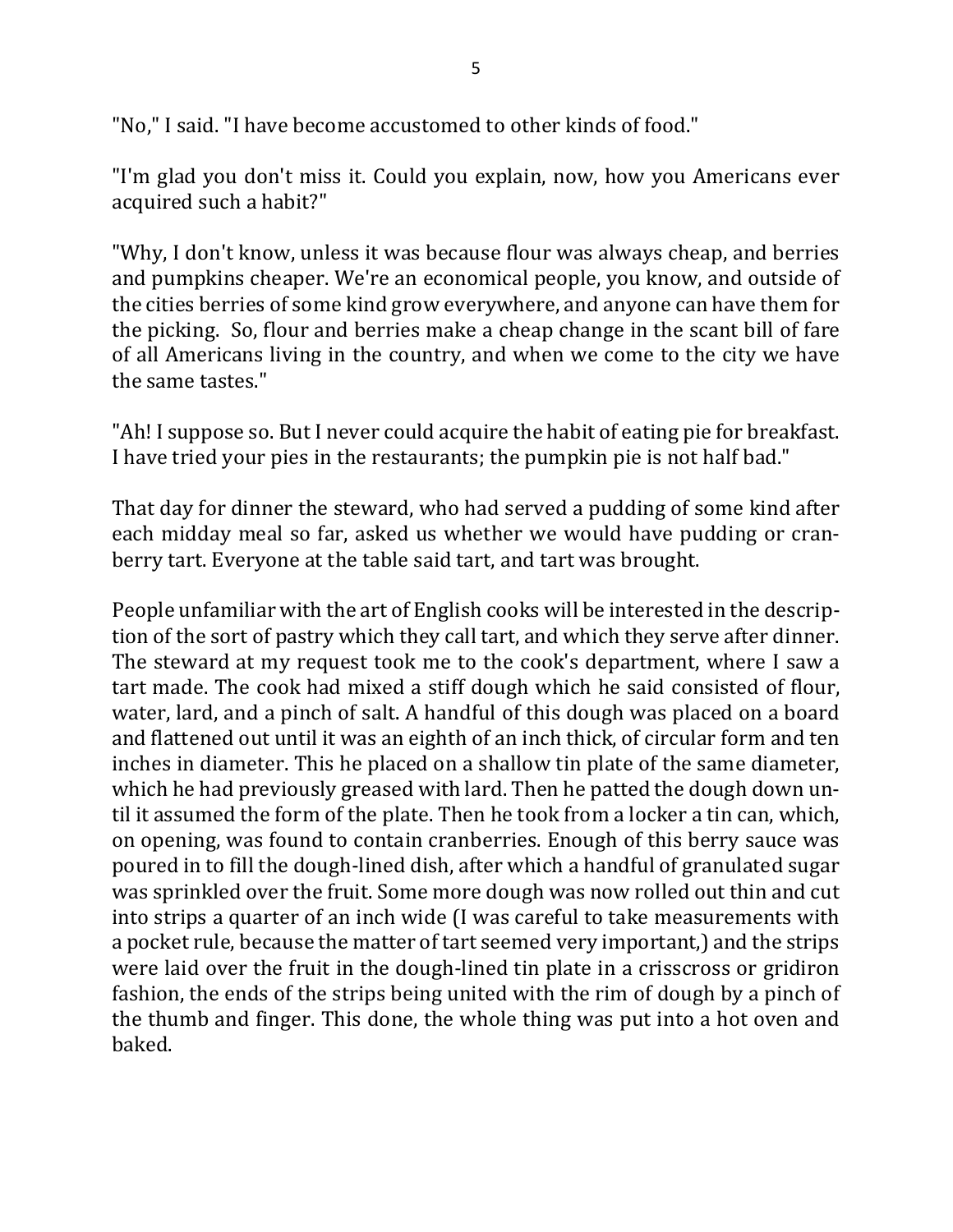In the course of the voyage a great variety of what he called tinned fruits were used by the cook in making tarts, and all the tarts were made exactly as the one here described. Having traveled somewhat beyond Uncle Sam's domain, and so having learned to accustom myself to foreign-made dishes, I had no trouble in learning to eat the English tart in place of the Yankee berry pie.

The Captain sat at the head of the table, of course. Being the only passenger, I sat on his right, and the chief officer sat on his left. The second officer sat next to the chief, and a junior officer on my right. One of the juniors always had the bridge at meal time. There was nothing specially notable in the service, but the officers all held their knives when cutting meat precisely as the majority of people hold a pen when writing. I do not mention this by way of criticism; very likely the Prince of Wales holds his knife so. I never saw the Prince at the table, and so must confess that I do not know what the proper English form is.

The voyage was, as all voyages to the tropics must be, a rapid transition from winter to spring and from spring to summer heats. We started with a piercing March-like wind chilling the blood as we steamed down the Narrows. In twenty-four hours, there was a suggestion of a thaw in the air; we felt like looking for the early bluebird to appear, and two days later still the men were dressed in cottons and washing down the decks barefooted. A rose tint flush warmed the pathway of the rising sun, and at night the western sky was covered with the glorious beauties that hover around the trail to the Tehuelche home of the soul. The rainbow-hued nautilus drifted by on sunlit waves, and flying fish in shoals scurried away from the steamer's bow as if she were a giant bonito. To lounge in absolute idleness in a steamer chair under the shade of the awning, and gaze without a care at the blue waste of waters, and so dream as a poet might do, or let the mind lie as idle as the body—that is something worth the attention of men who find the strain of business cares irksome.

But let no one seeking such a rest take his sea voyage on a tramp steamer bound on a long voyage, because his dreams will be disturbed by a blast of coal dust real dust and not cinders—just as he gets well settled in his chair. People whose seafaring experiences are limited to voyages not to exceed two weeks in length are probably for the most part entirely ignorant of the miseries entailed on everybody aboard ship when it becomes necessary "to work the coal." Within a week after leaving New York the men came aft and took off the hatch just forward of the cabin, and we saw that the hold below had been divided by a temporary bulkhead so that some hundreds of tons of coal could be stowed there.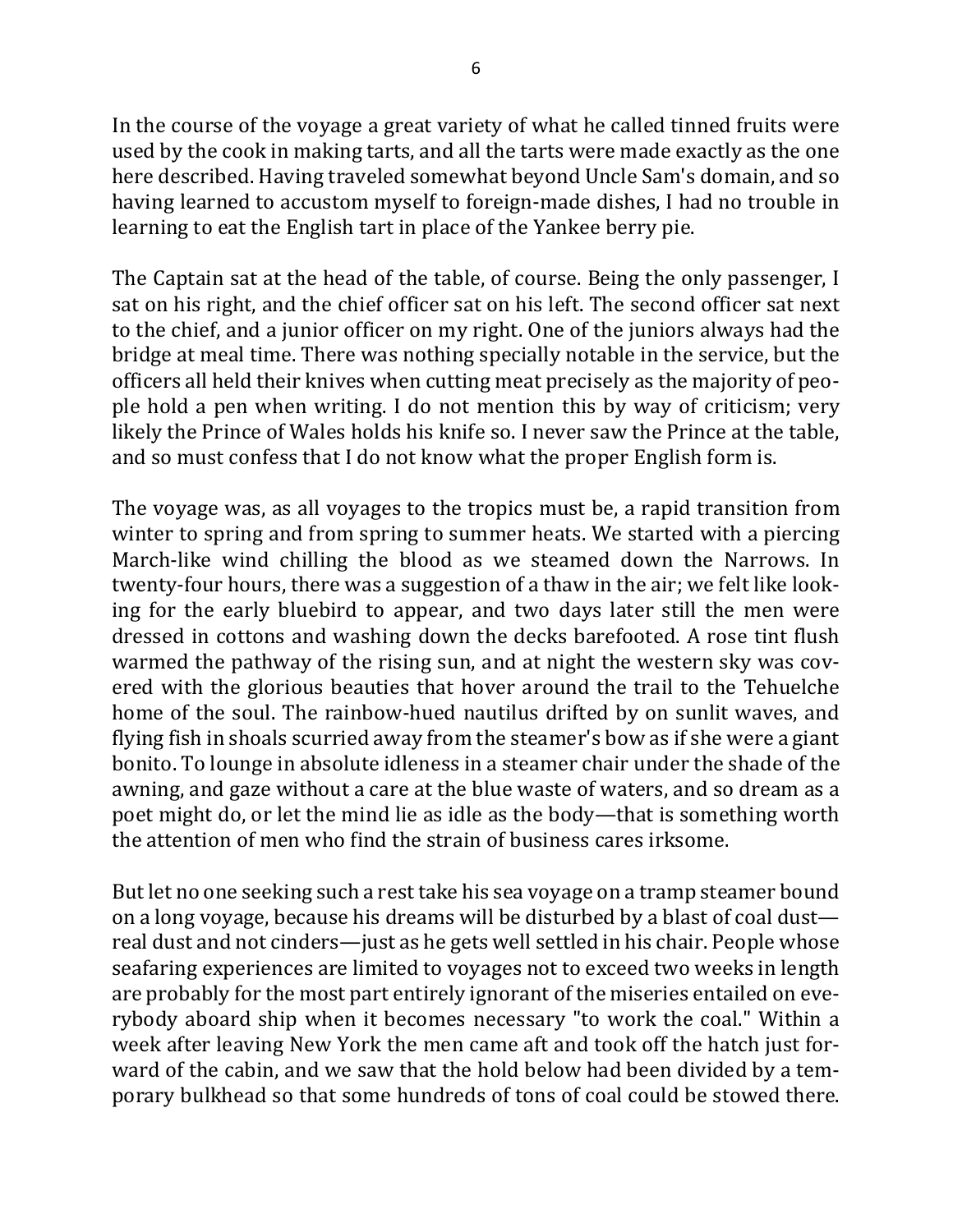Having lowered the supply somewhat in the bunkers, the coal in the hold was now to be transferred to keep the bunkers full. Single blocks were secured to the gaff above the hatch, and ropes rove through these were hooked to baskets filled with coal in the hold and the other end taken to an old-style cogwheel winch. The winch throttle was opened, and with a crashing whirr the baskets were hoisted up above the hatch. Then they were lowered to little trucks so that the men could wheel them forward and dump them into the bunkers.

Meantime the soft, sweet air of the tropics came drifting over the rail. It fanned the cheeks of the workers and caressed the baskets and coal and loaded itself with black impalpable powder. Then it passed on to the cabin and caressed the hangings and the marble walls and the table linen and the uttermost crevices of the staterooms, leaving the dust wherever it went to mark its trail. The napkins gave a deeper hue to the lips when we used them at the table, and the darkened features which novelists say all old travelers acquire became ours by the simple use of a towel. There was no escaping it anywhere, and there was but one consolation when thinking of it: we knew that coal dust was not unhealthy.<sup>2</sup> And it remained with us all that voyage.

Singular as it may seem, this working the coal is not peculiar to cargo ships running to South America. In the steamer *Magdalena*, a ship built for the passenger trade between England and the River Plate, they were transferring coal from the forward hold to the bunkers during all the passage I afterward made from Rio Janeiro to Montevideo. One would suppose that such a ship would be designed with bunker capacity sufficient for the voyages she was to make regularly. Then, when I went down the Patagonia coast in the Argentine naval transport *Ushuaia*, we had to endure the same nuisance about half the voyage. In short, I would advise anyone thinking of making a journey to South America to provide an abundance of black wash goods for over and under wear.

In connection with the subject of comfort on a voyage at sea, it is worth calling the attention of the traveler, and incidentally that of the ship owner, to the very great difference between the care railroads take of their patrons and that which ship owners bestow. Consider the finish of the palace car and that of the stateroom on a ship, for instance. Compare the luxurious seats in the palace car with the back-breaking benches scattered at wide intervals about the ship's promenade decks. Even the common coaches of the western American roads have

 $\overline{a}$ 

 $2$  The risk of silicosis was less recognized in the 19th century.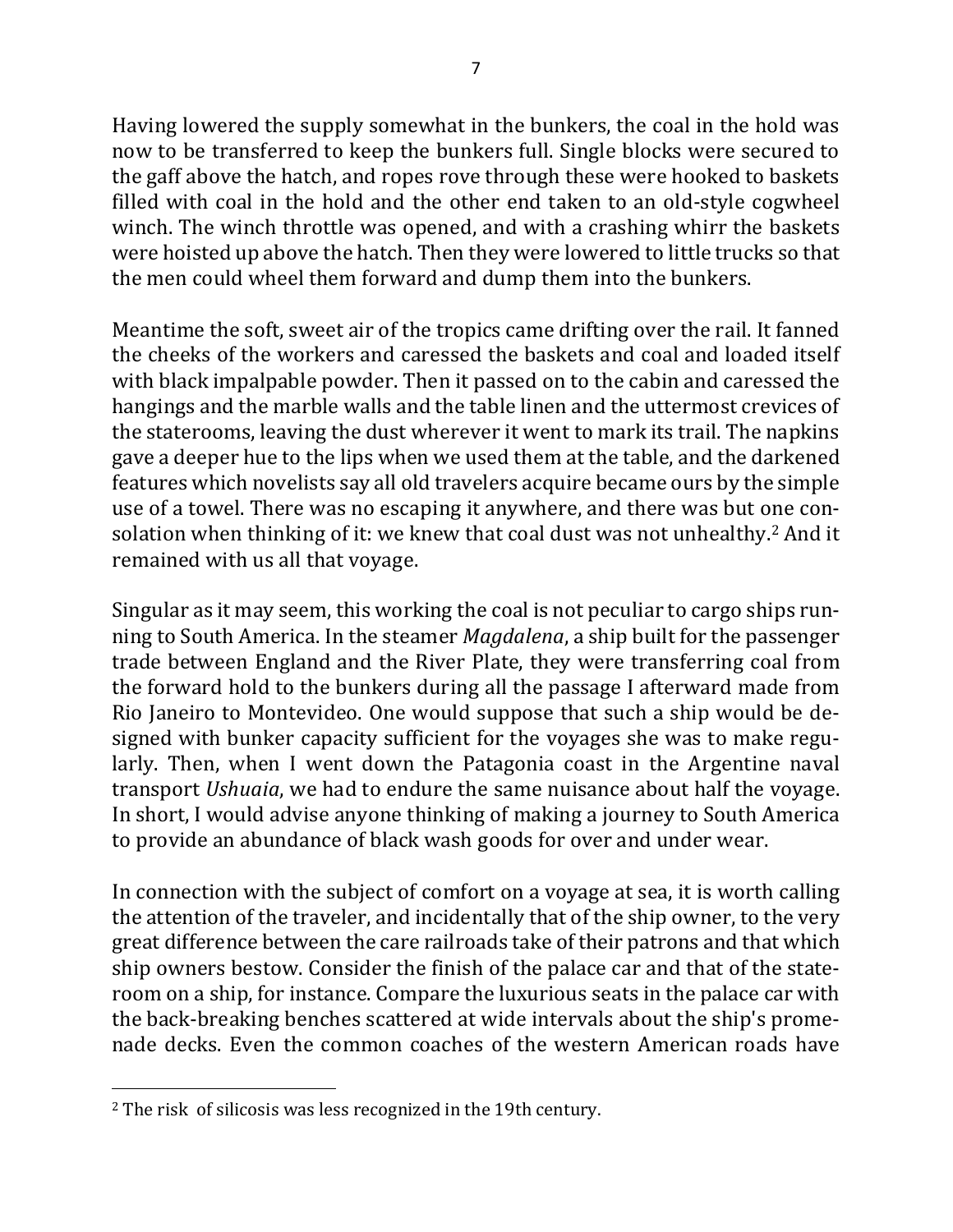chairs which can be set at various angles to give greater comfort to the guests, but if the passenger on even the wealthiest of Liverpool packet lines would sit at ease he must carry his own chair, and that is a most inconvenient piece of baggage, too. Imagine a traveler bound to San Francisco being obliged to provide in advance cushions and pillows for the journey!

For a pastime, almost every traveler carries books and periodicals, and there is nothing better. The smoking room of the steamer to Rio had a great heap of English humorous illustrated publications, of the kind that retail at a penny or a halfpenny, including chances to win prizes by sending coupons clipped from some corner of the periodical. To the Captain these publications were sources of infinite amusement. But having been trained in the school of humor where Frost's<sup>3</sup> tramps and Church's<sup>4</sup> bears are used as pictographs, I could not appreciate the work of the artists whose atmosphere is so different. I think the difference between English funny artists and the American sort must be due to the atmosphere. I should not like to accuse the English artist of lacking anything in mental qualifications.

The passage to Rio occupied twenty-four days. There was not a gale nor even a squall during the time. We had a little wind, of course, and a little shower or two, but on the whole, it was a summer-day journey. We arrived off the Rio harbor one morning before daylight. We waited for the sun, and then anchored under the lee of an island just outside the harbor's narrow mouth, where the doctor came to visit us. We soon passed clear of him, and then ran into the harbor, which, at that time, was crowded with idle ships. The Brazilian navy, under Admiral Saldanha da Gama, ruled the bay by keeping his ships anchored among the foreign ships where the Government cannon could not reach them. It was a condition of affairs that will not be seen in that harbor again while ex-Vice-President Floriano Peixoto takes an interest in public affairs. In spite of the precautions which the Government thought necessary when passengers landed there, I passed the customs officers as quickly as I could have done in New York, and I was free to go about the town as I pleased.

My return passage to New York was made from Buenos Ayres, and the difficulties I experienced in securing a direct passage will be found of especial interest in connection with what has already been said to all who are anxious to

 $\overline{a}$ 

 $3$  Arthur Burdett Frost (1851-1928) — American illustrator and comics writer

<sup>&</sup>lt;sup>4</sup> Frederick Stuart Church (1842-1924) — American artist, noted for his illustrations of animals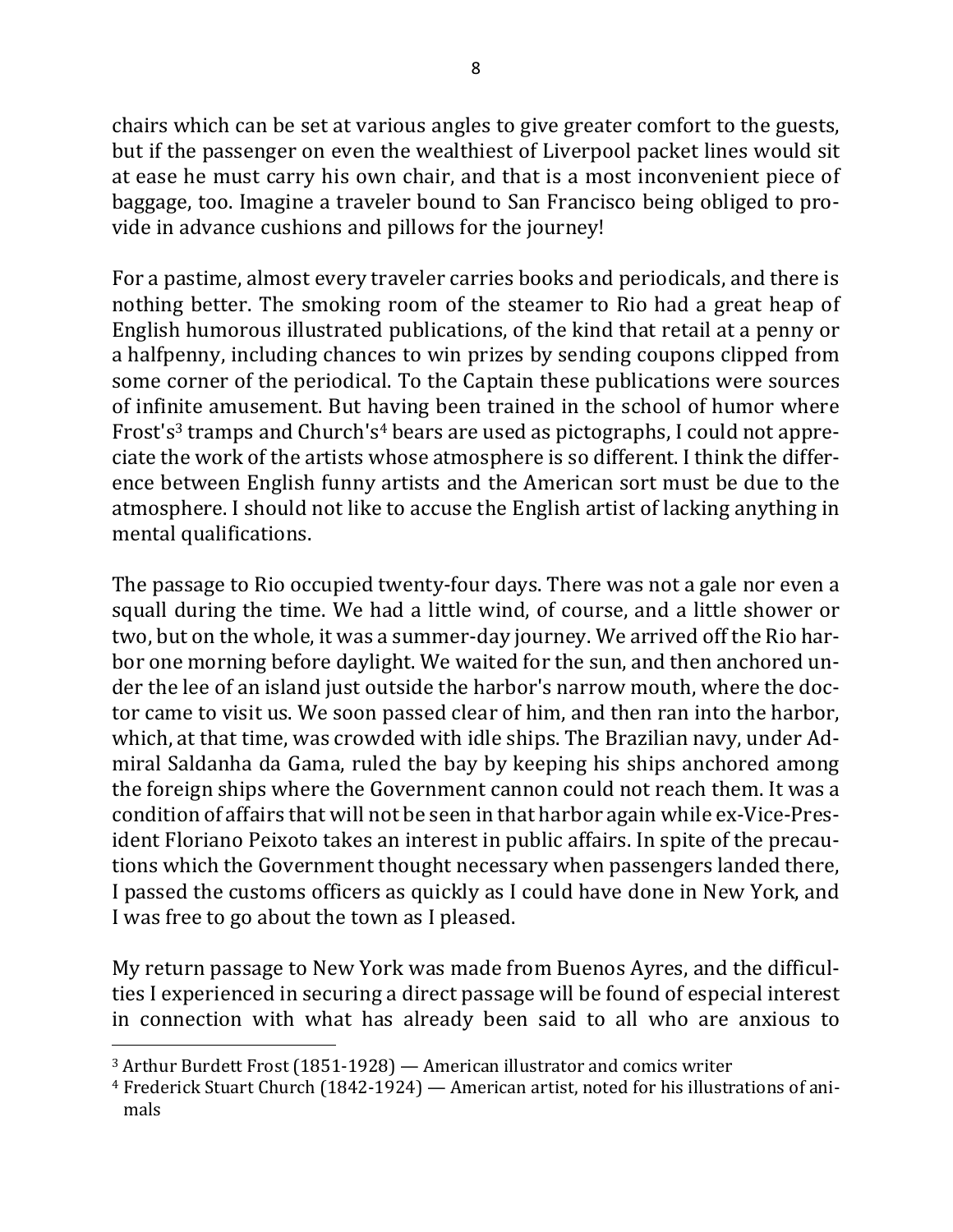promote trade between the United States and the Brazils or the River Plate. There is, or was then, a house that at fairly regular intervals dispatched a chartered English tramp from New York direct to the River Plate, to return by the way of Rio Janeiro, where a cargo of coffee could always be had. When I was ready to sail for home I found one of their steamers advertised for the passage, and the advertisement said that a limited number of passengers would be carried. It was on a Sunday morning when I went up to the office, but such offices are always open on Sunday morning in Buenos Ayres. A clerk took my card and booked my name, and told me to come next day to arrange about my luggage. The next day I went there as directed, having visited the ship meantime, and found that she had a very well-arranged, if small, cabin. To my surprise I was told that I could not go in her. She had but one spare stateroom, and that the Captain was to occupy, because he had given up his room for two ladies who were going. He declined to share his room with a passenger. This was very disappointing: she was the first steamer to sail, and I had been away from home nearly eight months, so I offered to sleep on the lounge in the cabin. The agents seemed pleased at this; but when the Captain came in he declined to let me go even so, saying in a shifty sort of way that I would be uncomfortable, and so would think ill of the ship ever after. The thought that he had a personal dislike for me suggested itself, but that seemed incredible, because he had never seen me before. Then I thought he might not want a reporter along, lest something he proposed doing should get into print, but that he denied. Then the mate agreed to share his room with me, and at that the Captain gave way and I got my ticket—price  $$100$  gold. A week later the Captain and I had become friendly, and he confided to me the reason for refusing me passage. The ship was chartered by the day, her owners being obliged to furnish the crew and all provisions for the voyage. Now, all the passengers would eat at the Captain's table, and the food that I would east would have to be paid for by the owners of the ship and not by the American charterers. He said:

"The house belongs in London, and I am not going to do anything to take a farthing out of the owners' pockets. It's all very well for the Yankees to get their \$100, but we don't want any passengers, and we're not going to take them if I can prevent."

"But why did you give up your room to the ladies then?" said I.

"I got \$50 for that. That made a difference."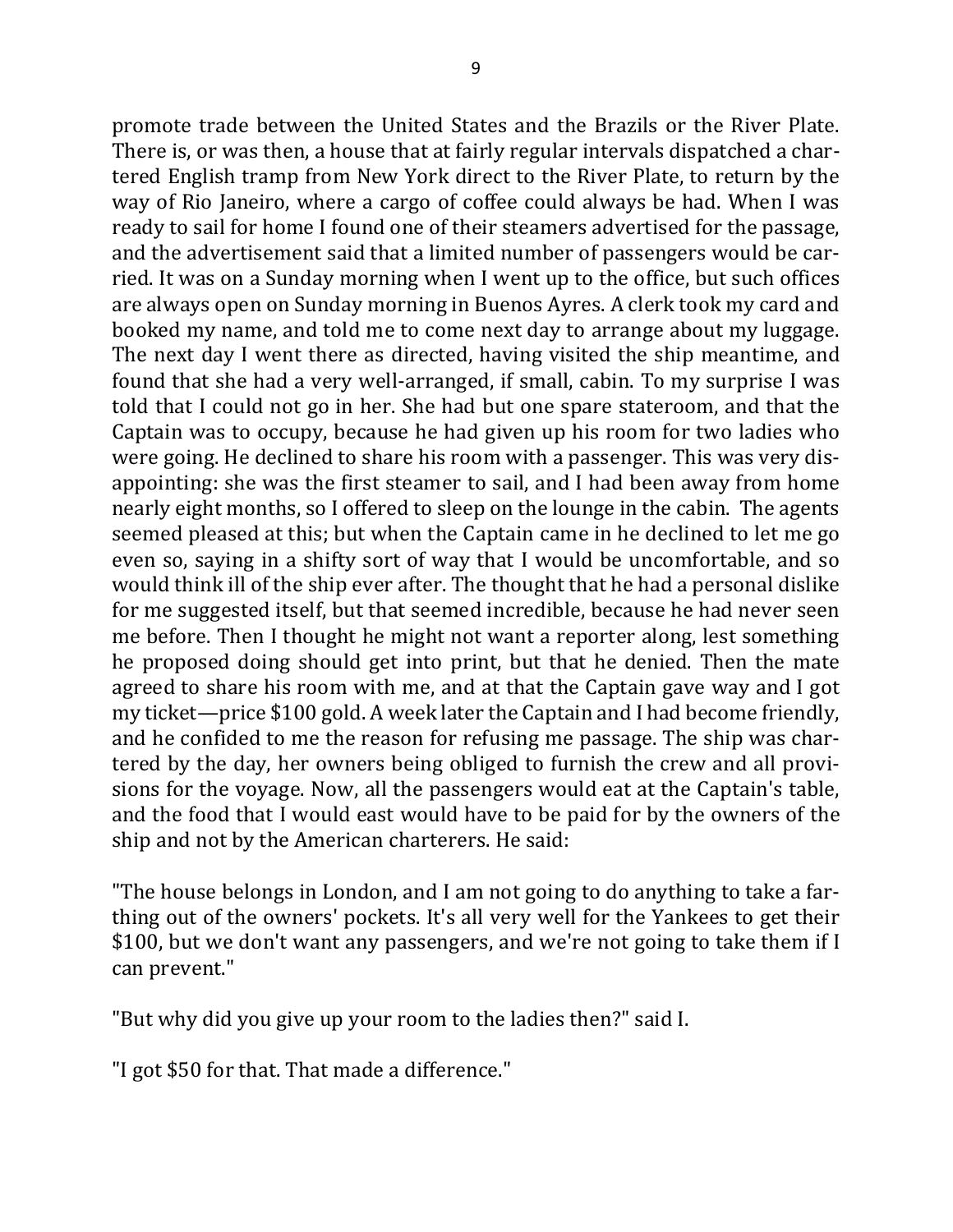I went on board on the afternoon of June 28, very glad to have secured passage on the first steamer bound for New York. I expected to reach home at least one day sooner than I could have done by taking a fast steamer to England and going thence to New York, but as the event proved I could have saved at the very least ten days by going the long way around.

As said, it seems to me that these details are of special interest to the manufacturers and merchants of the United States who would like to do business with the part of South America under consideration. The Italians have a line of steamers that run from Buenos Ayres to Genoa in eighteen days. The English ships now make the passage in as brief a period as twenty-one days. The French do about as well. All of these European steamers are well fitted for all classes of passengers. But from New York to Buenos Ayres direct the passage is made in a blunt-nose English tramp that may do the trip in thirty days and she may require six weeks, as did the one I came in, for I went on board on June 28 and I landed on Aug 9. And my ship was flying the blue pennant of the United States Post Office, too. And yet the best market for the hides of the Argentine pampas, and the coffee of the Brazilian hillsides, is right here in Uncle Sam's domain. There is, for instance, one house in Chicago that roasts 1,000 bags of Brazil coffee every working day of the year. How can the American merchants establish friendly relations with River Plate houses when the River Plate merchant must either travel to New York by the way of Europe or beg passage as a matter of favor from the supercilious Captain of a slow British tramp—a Captain, too, who never for a moment forgets that "the horse belongs in London," even when an American firm pays for the oats? My experience was not unique. I have the authority of Consul Edward Baker of Buenos Ayres and several merchants for saying that a voyage to New York direct is about the most vexatious a traveler could contemplate, and one from New York to the River Plate is but little if any better.

Of the incidents of the passage home not much need be said. We sailed out of Buenos Ayres with the entire deck covered with cattle, which were shipped for Rio. She was a flush decked ship, too, and since the principal part of her cargo consisted of dry hides she was decidedly top heavy, until we got rid of the cattle. Luckily, we had no severe weather. Americans have always been taught to consider the British as the best of sailors, but when we stopped at Montevideo we took on some hundreds of tons of salt meat for Rio Janeiro, and this was all stowed in the bow. In consequence, we were not only top heavy, but the ship was two feet deeper in the water at the bow than she was at the stern. At Rio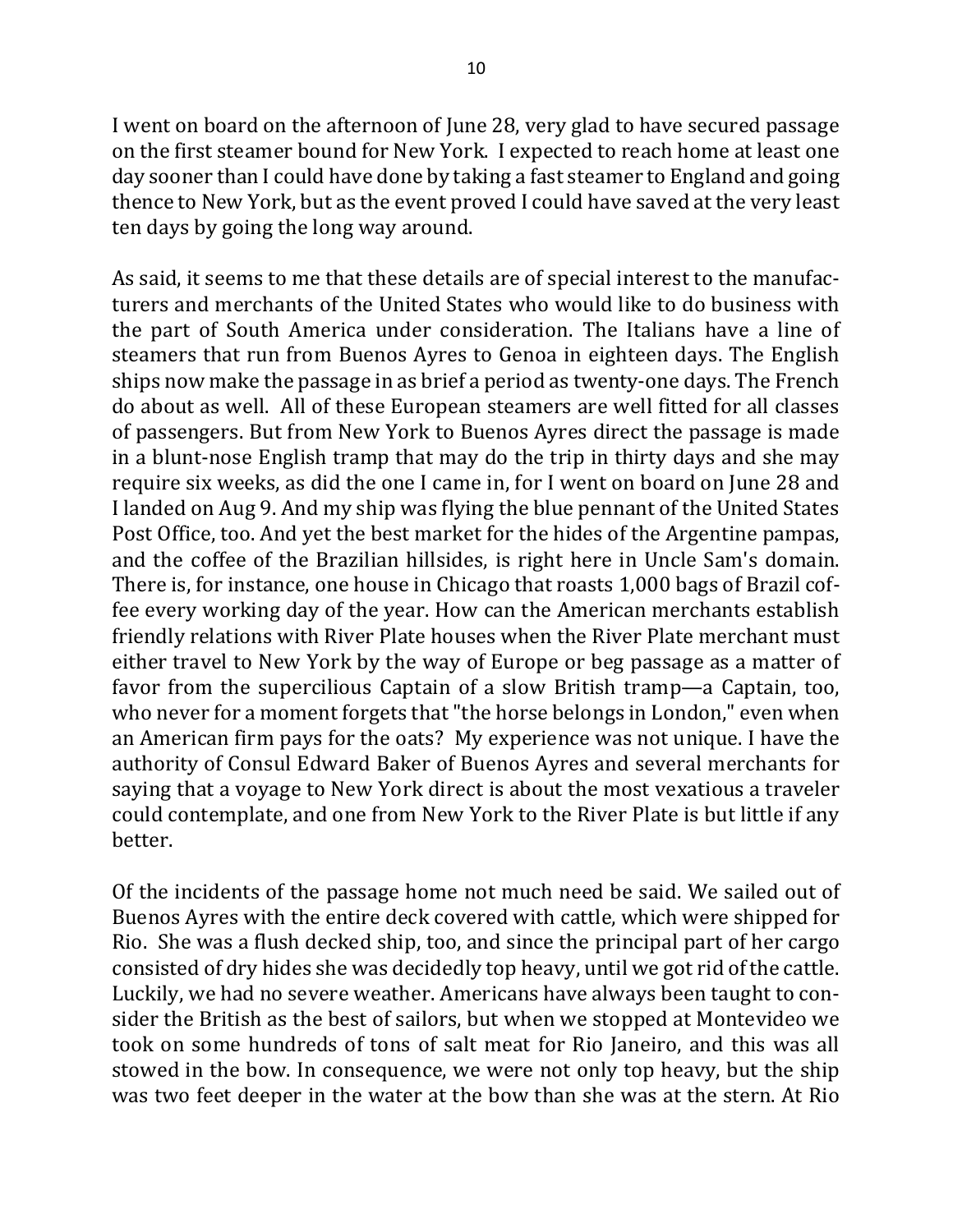the meat was discharged and the space filled solid with coffee, which, though somewhat lighter, left her still about twenty inches down by the bow. Sailors will understand the trouble we would have had in case a cyclone came along.

When near the Bermudas, the famous derelict *Fannie E. Wolston<sup>5</sup>* was passed. As illustrating the character of the lookout kept, it is worth saying that although the Captain and his three mates were on deck and an able seaman was at the wheel on the bridge, no one of them knew the wreck was in sight until I went forward from the poop deck to the bridge and called the Captain's attention to it. These matters are not mentioned out of any personal ill feeling toward the Captain or his crew. They all treated me with remarkable consideration and did everything to make me comfortable. I desire only to show the conditions of travel between New York and the River Plate.

With this end only in view I must relate one other incident of the passage. A week or so out from Rio the rudder chains got loose, and because of the vibration of the ship they rattled and banged about over the room the ladies occupied so badly that the ladies were unable to sleep. They mentioned the matter to the Captain, who said there was no remedy. Another sleepless night passed, and then the chief officer sent the carpenter to tighten the chains—a matter accomplished by simply turning a nut. Unfortunately, he set the nut too tight, and that night the chains squeaked in the sheave above the Captain's head, and next day the Captain indignantly ordered the chains loosened. So, the chains rattled again, and when the ladies mentioned the matter to the Captain he told them nothing had been done to the chains, and said again nothing could be done. The mate was again appealed to privately, and a block of wood slipped into the fairleader of the chain that was directly over the heads of the ladies. That entirely cured the trouble. When the Captain came on deck and saw the block he was angry and spoke of throwing the block overboard; but when it was suggested that he invite the ladies up to see the ceremony of dumping the block he relented, and the block was still in place when we reached the pier in Brooklyn. The Captain in this matter was doing simply what he believed to be his duty to the owners of the ship. He was discouraging passenger traffic.

This, it seems to me, is all very remarkable in the experience of a traveler, but something more remarkable still happened after we reached the pier in

 $\overline{a}$ 

<sup>&</sup>lt;sup>5</sup> Fannie E. Wolston— Wooden schooner abandoned off Cape Hatteras in late 1891. In the next 2 years she was said to have drifted 9,000 miles before finally disappearing.